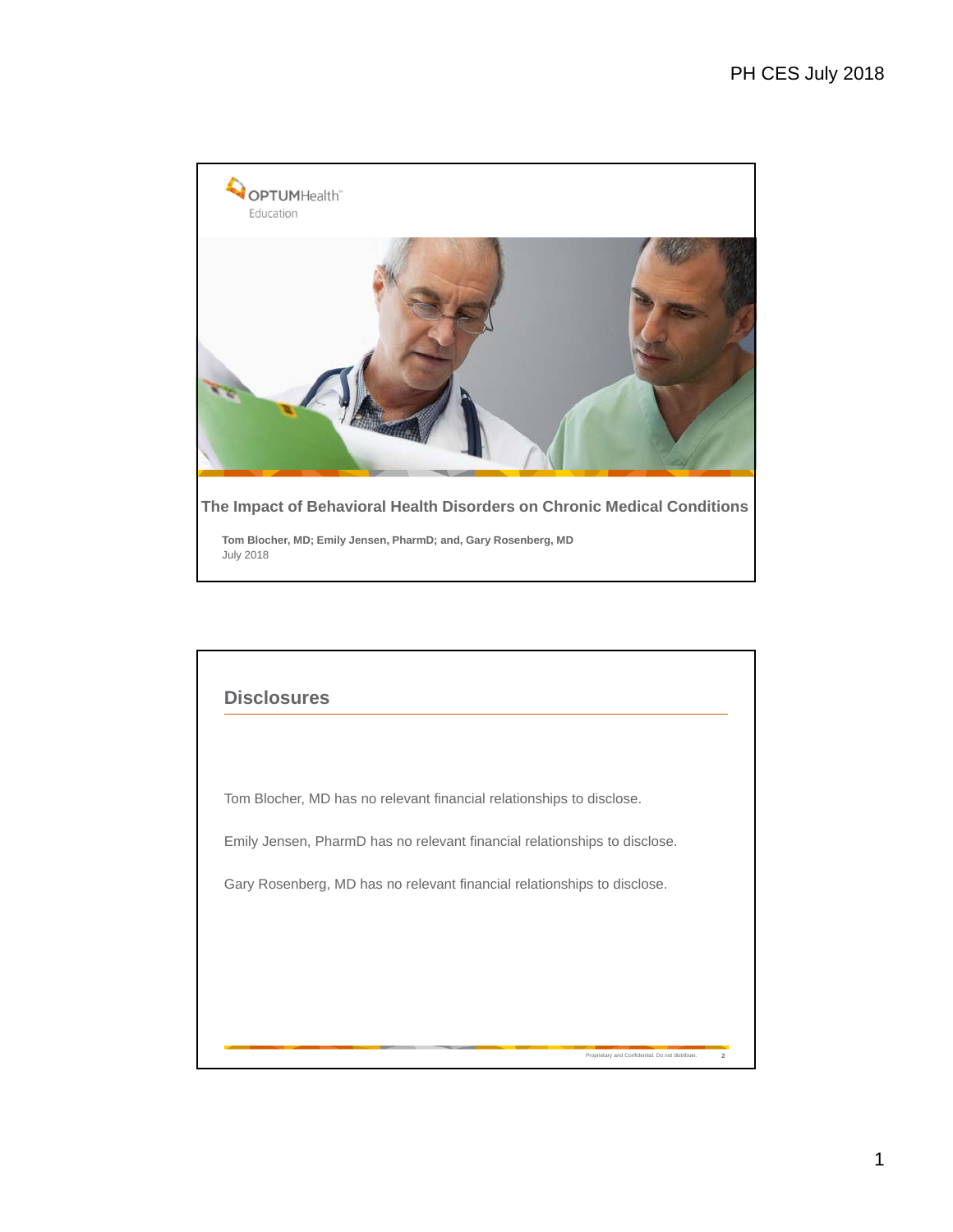### **Agenda**

- Definition and review of chronic medical diseases
- Definition of behavior health disorders and the interaction with chronic medical disorders
- Risk factors for both chronic medical and behavior health disorders
- Review of cardiovascular disease and depression
- Review of the role of trauma and childhood adverse experiences
- Discussion of collaborative health care
- Discussion of treatment options including motivational interviewing, problem solving treatment and cognitive behavior therapy

Proprietary and Confidential. Do not distribute. **3**

Proprietary and Confidential. Do not distribute. **4**

• Case Management Opportunities

## **Objectives**

At the end of this activity, participants should be able to:

- State the importance of identifying and treating behavioral health disorders in individuals with chronic medical conditions.
- Explore the relationship between physical and behavioral health and its potential impact on chronic medical conditions.
- Discuss the importance of a multidisciplinary approach when treating individuals with behavioral health disorders and chronic medical conditions.
- Identify optimal clinical management strategies for behavioral health disorders in individuals.
- Explore risk factors of behavioral health disorders in individuals with chronic medical conditions, such as nonadherence.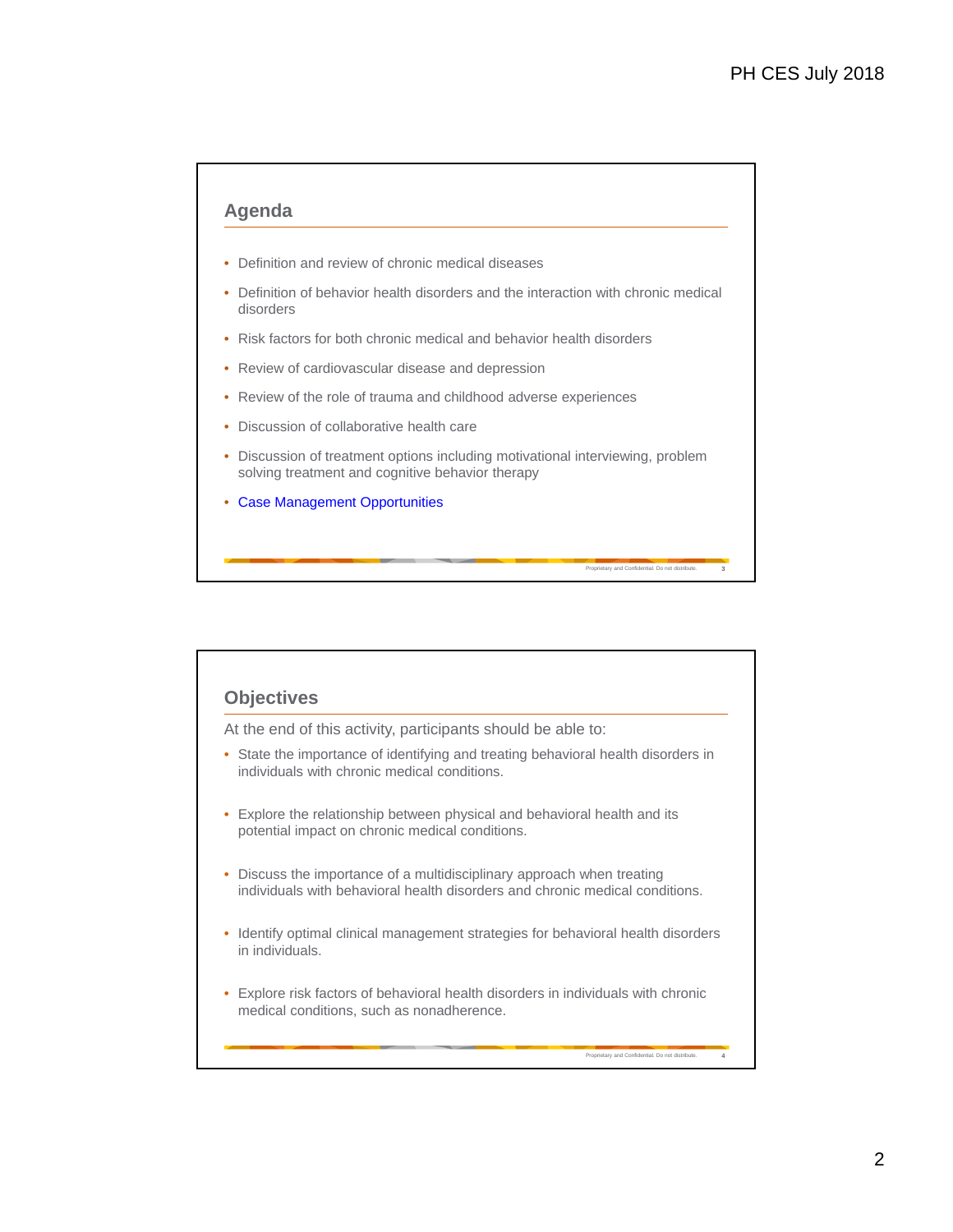Proprietary and Confidential. Do not distribute. **5 The Impact of Behavioral Health Disorders on Chronic Medical Conditions** *The part can never be well unless the whole is well. ~Plato The cure of the part should not be attempted without the cure of the whole. ~Plato*

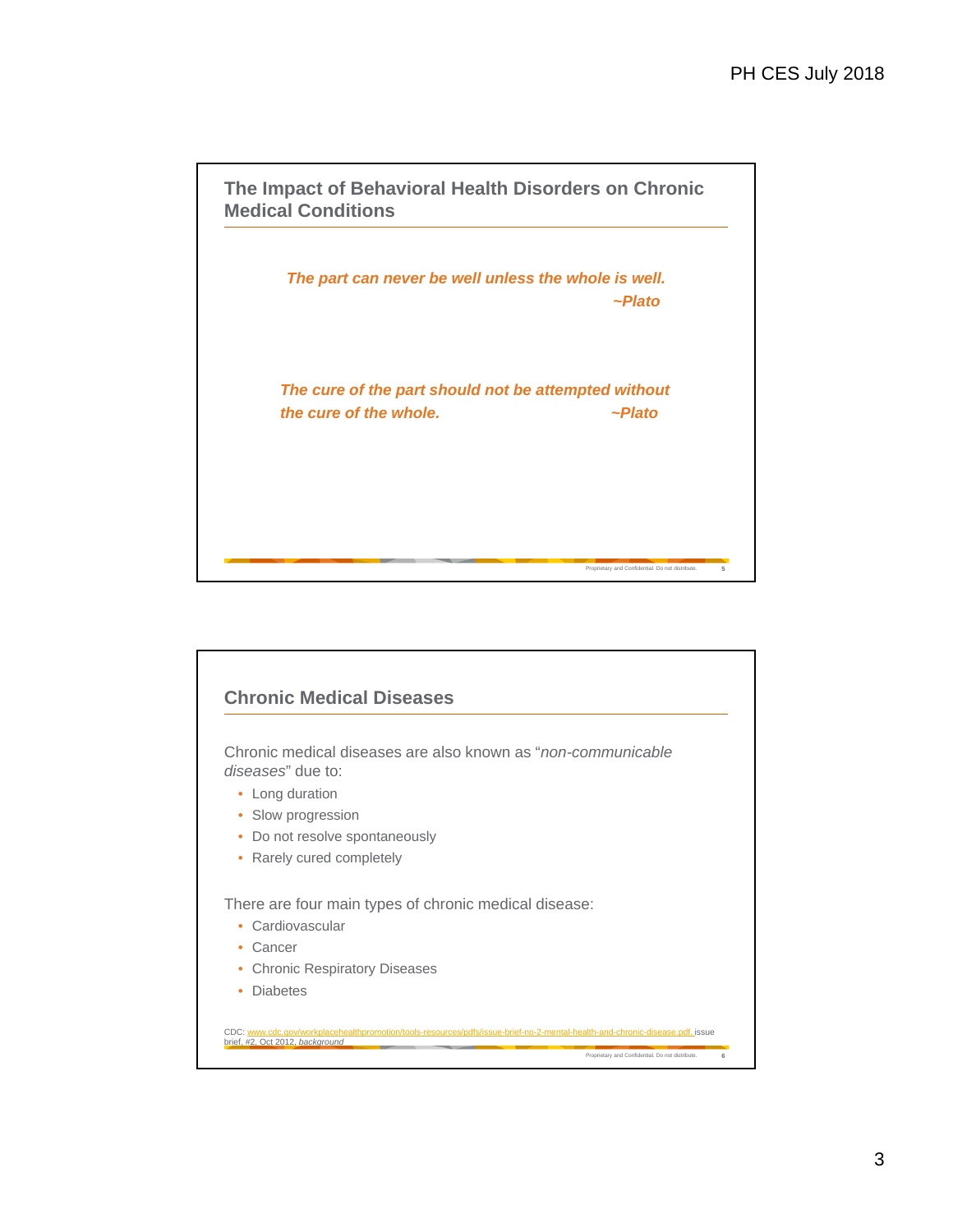

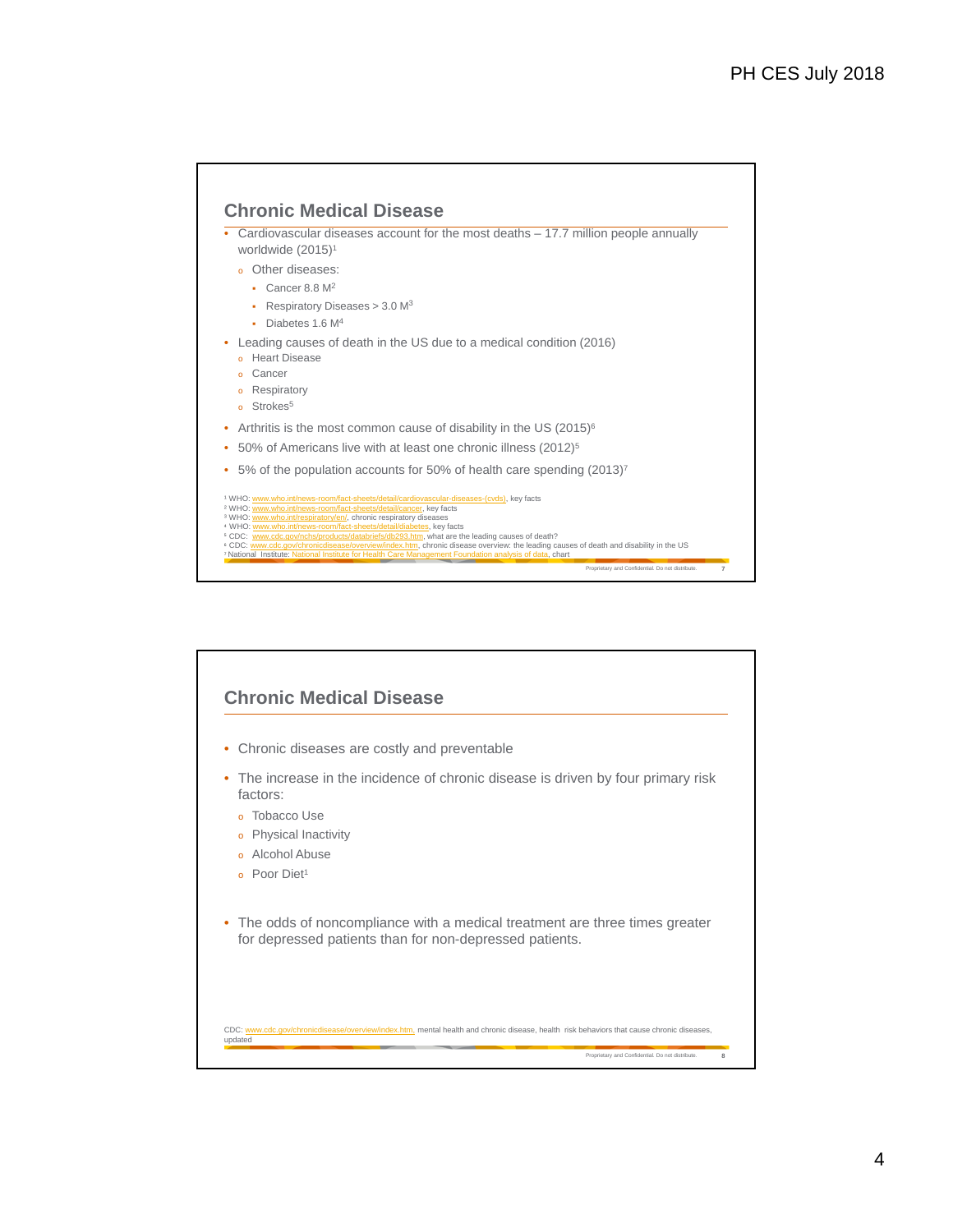

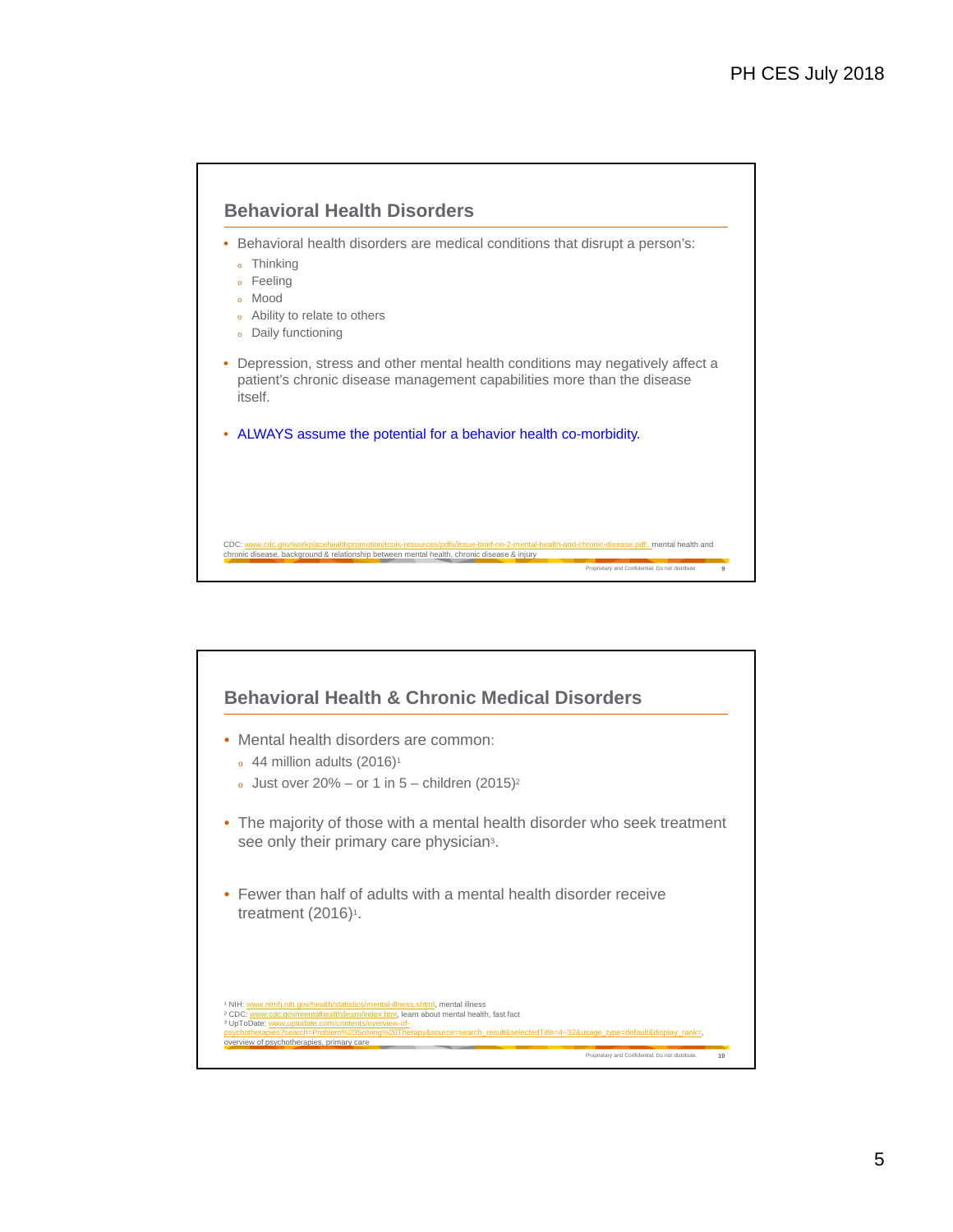

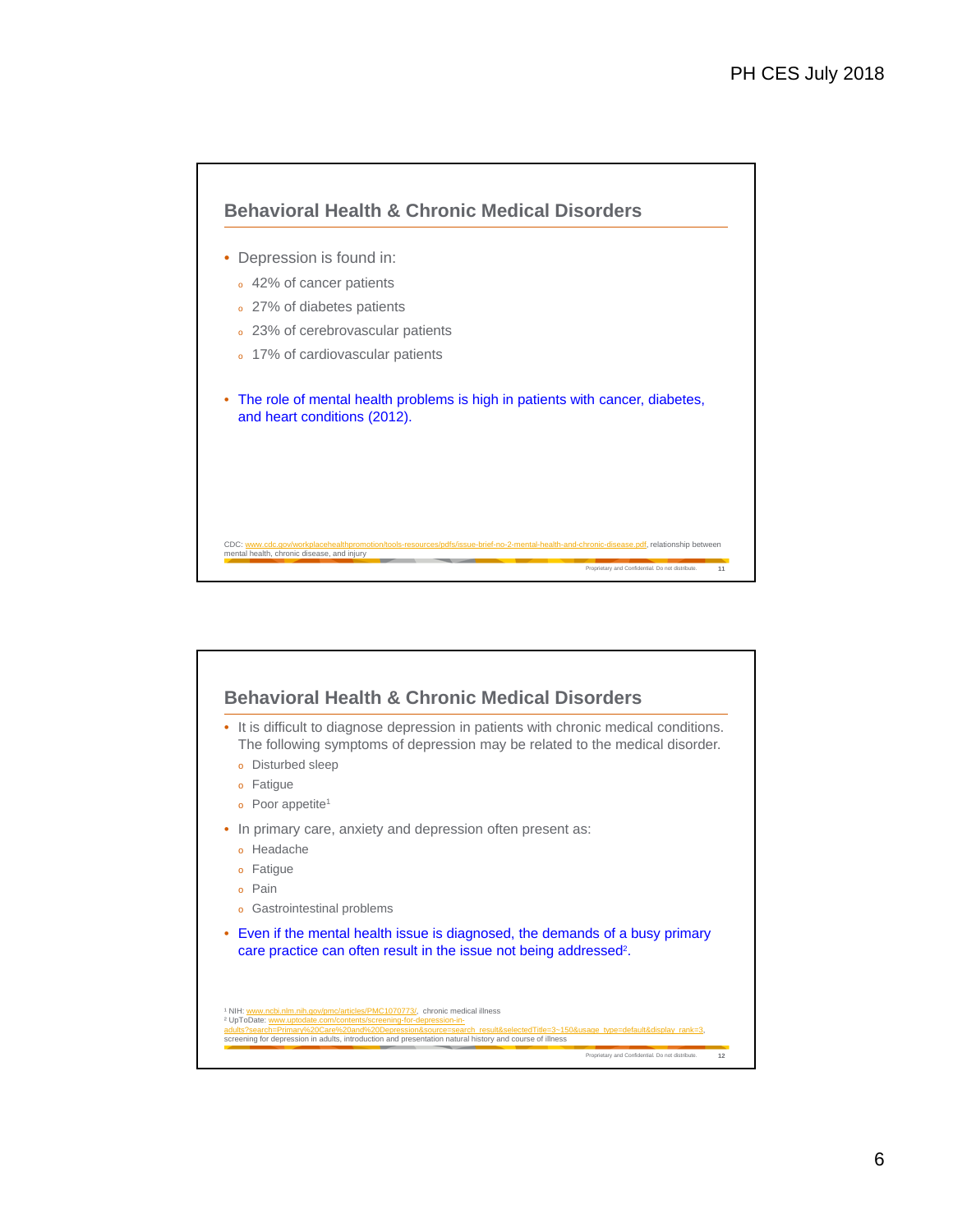

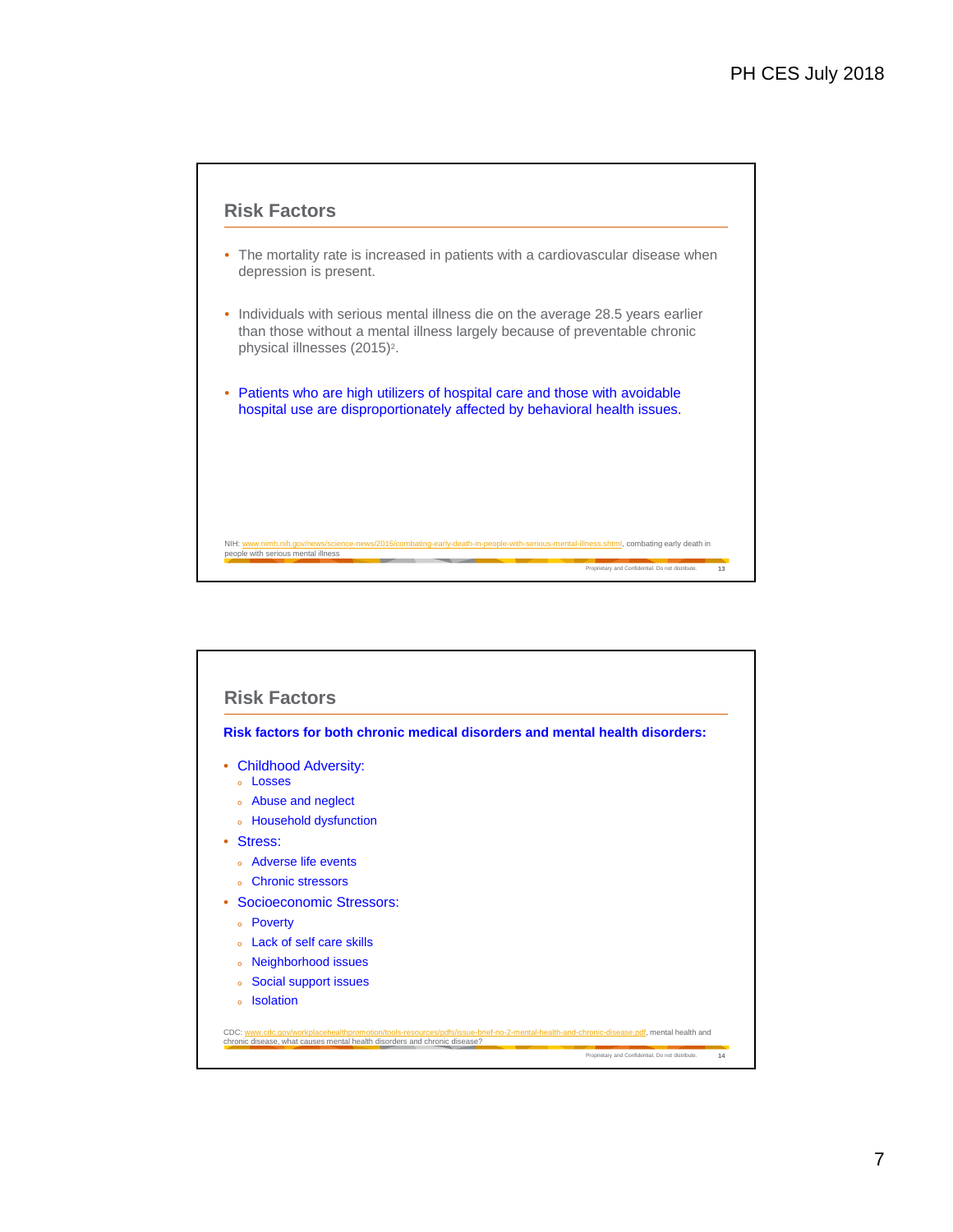

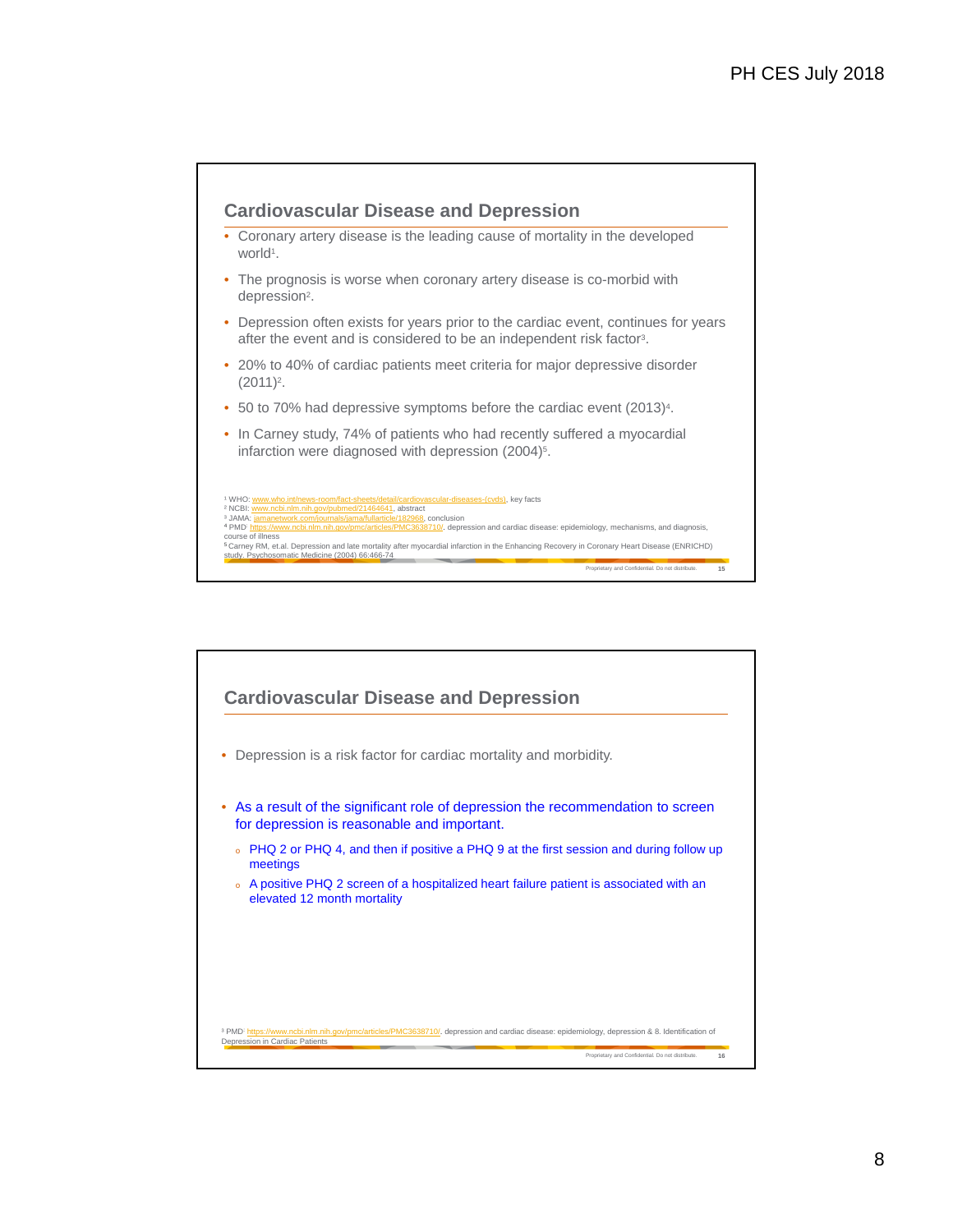

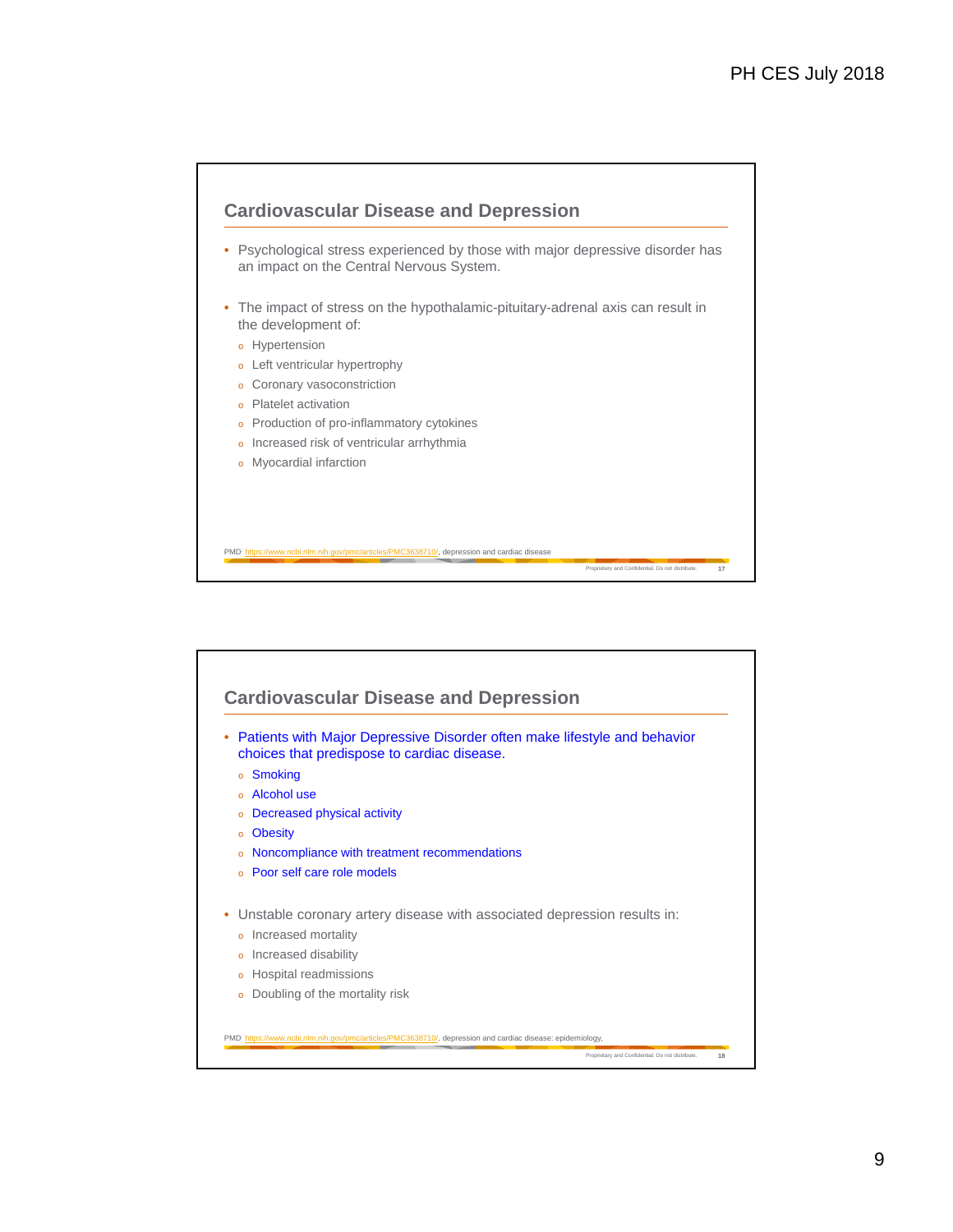

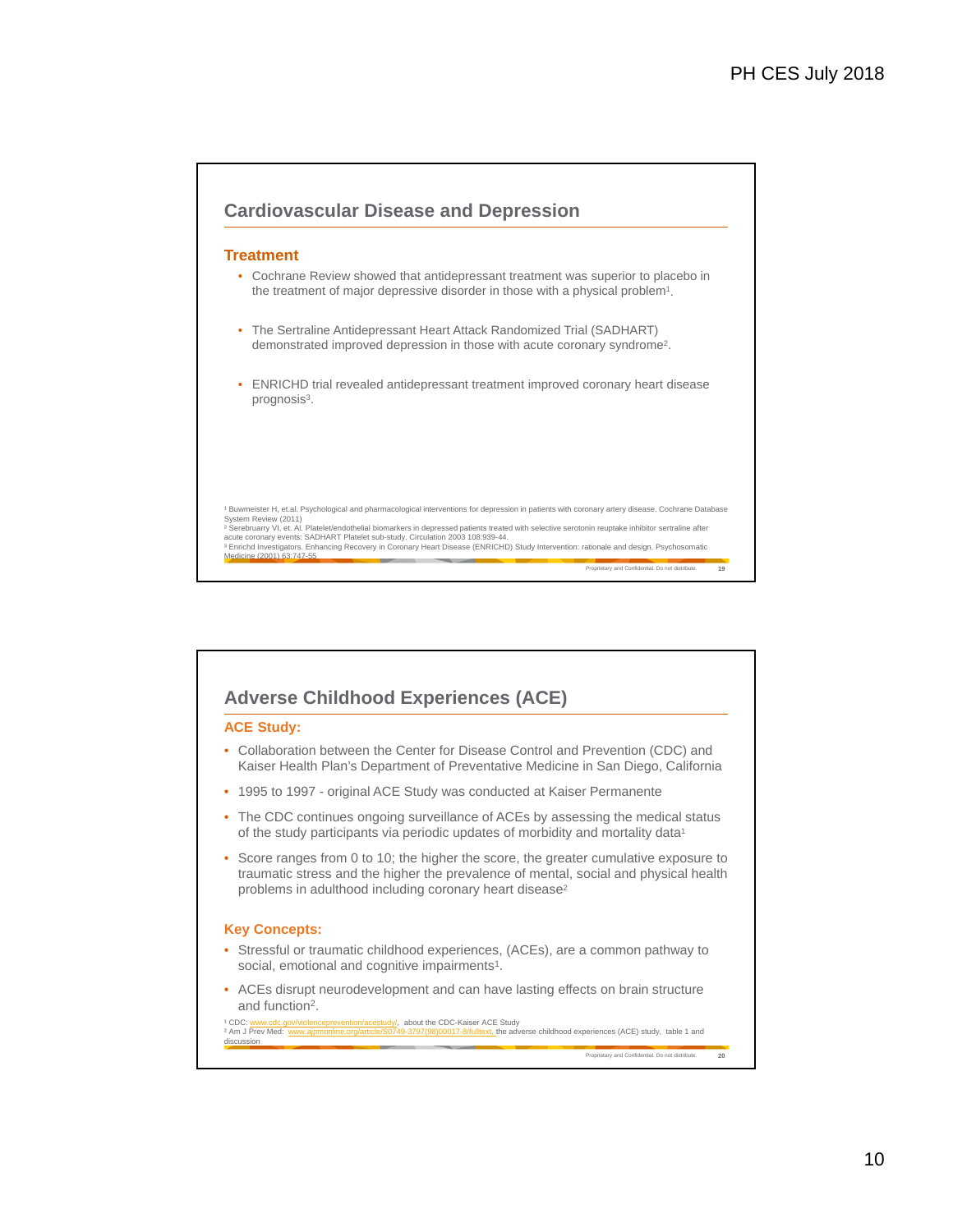

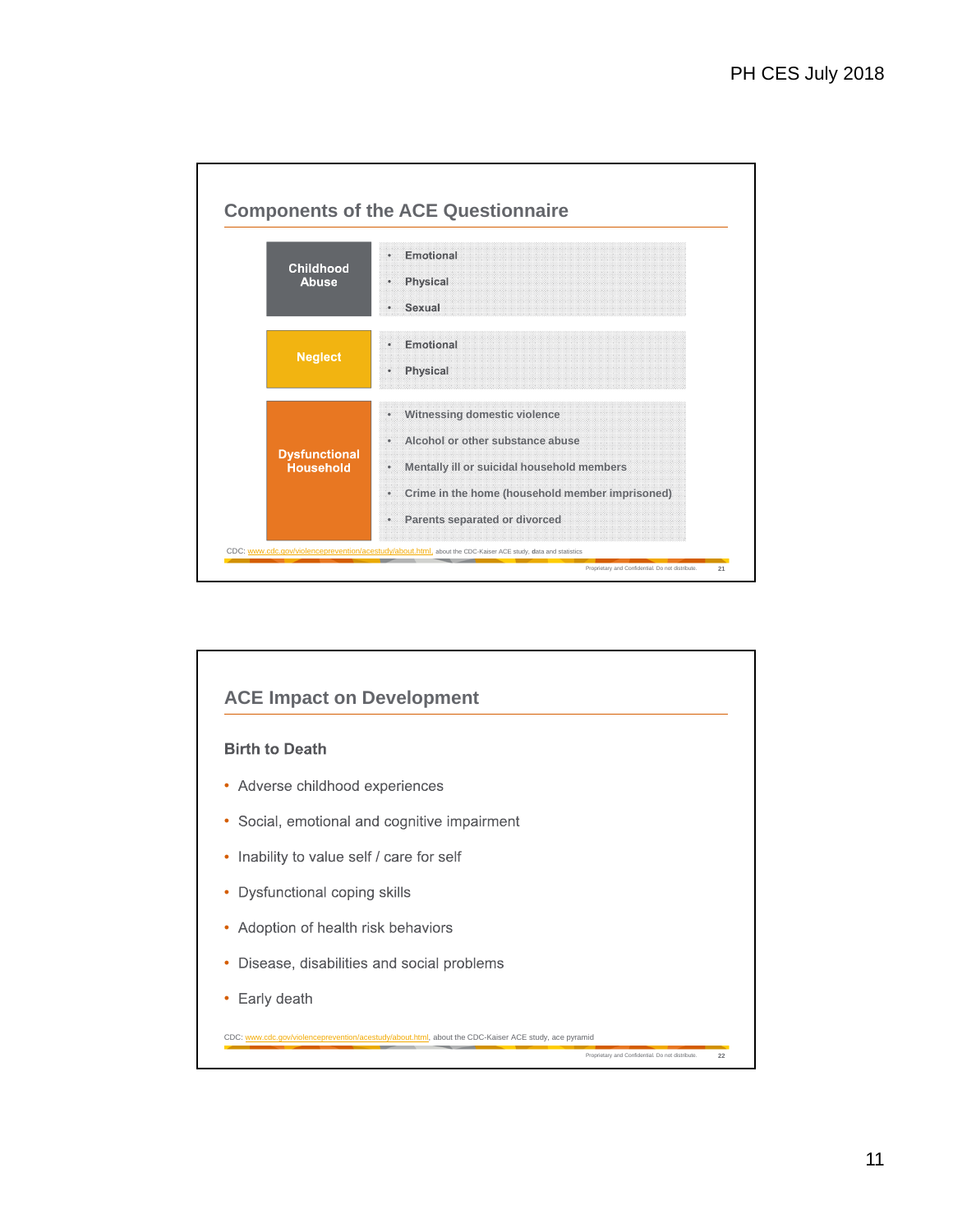

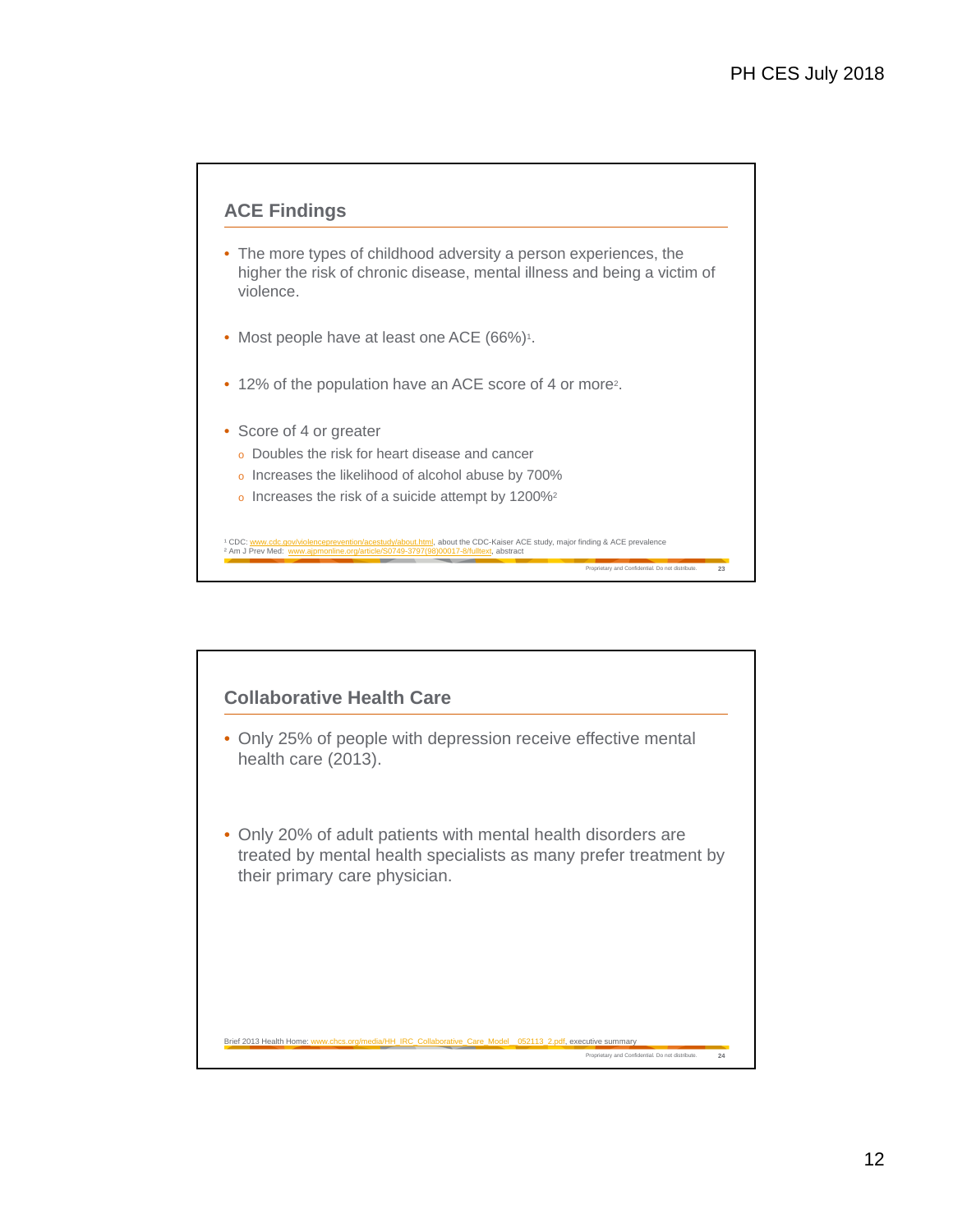

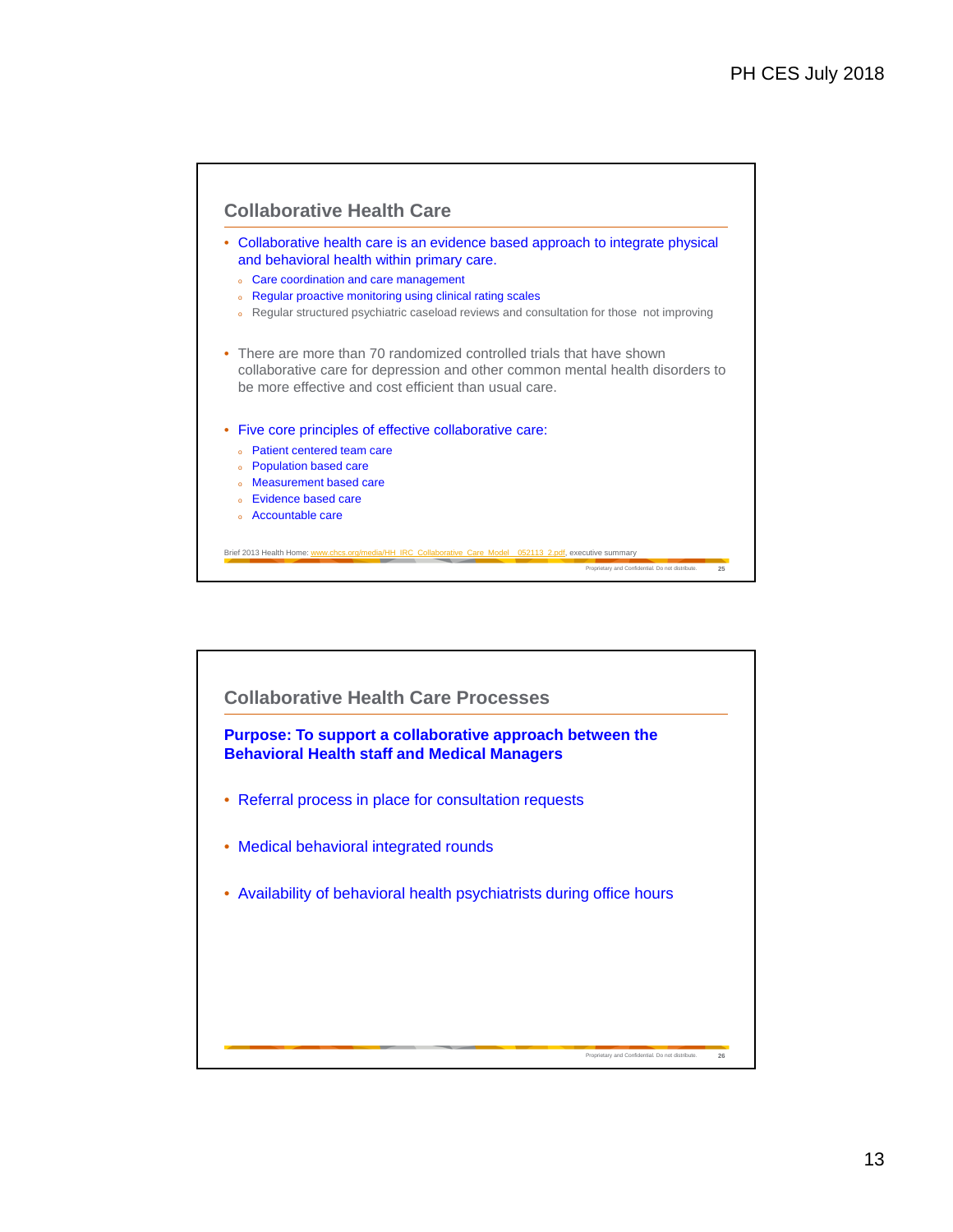



14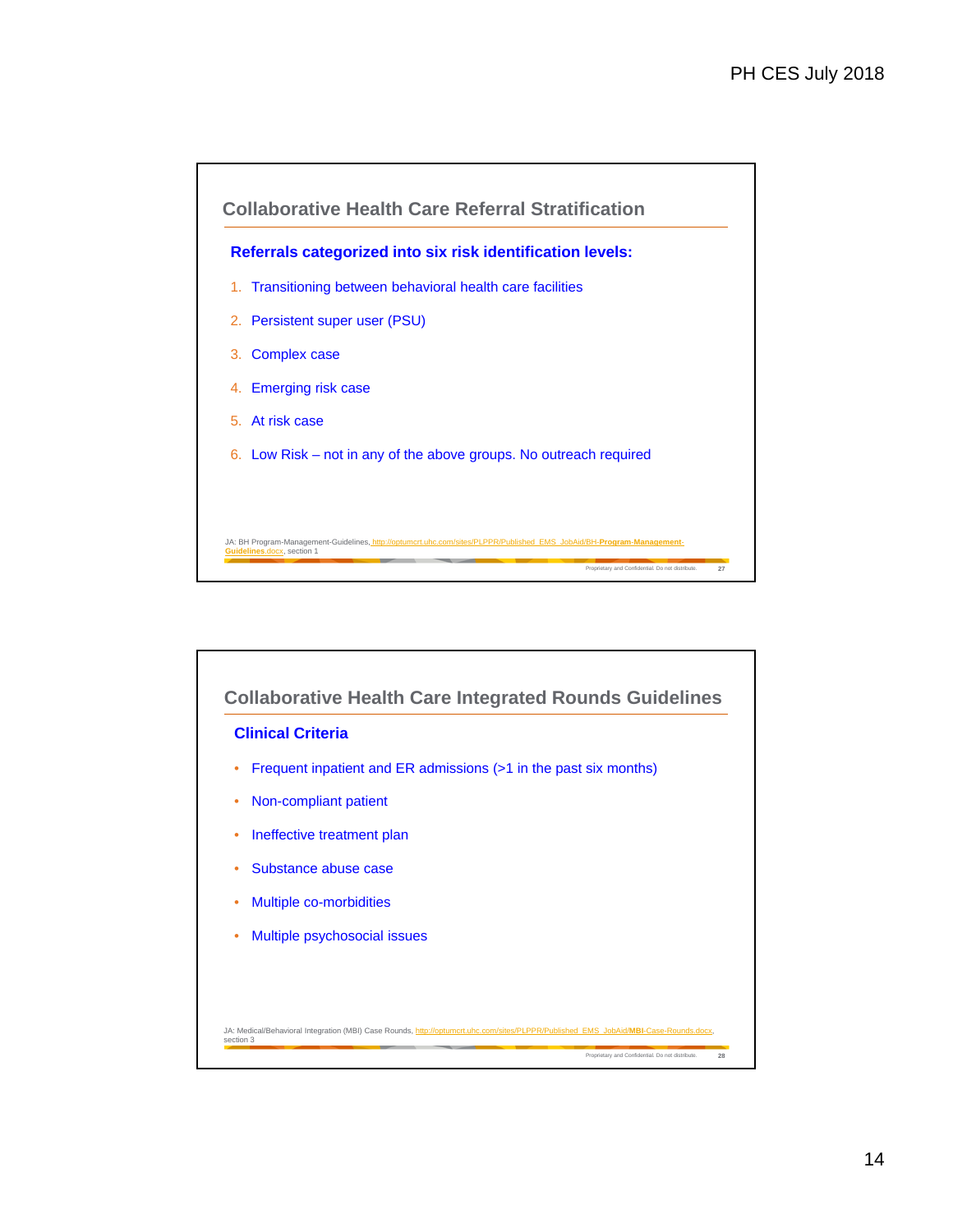

| <b>Medical / Behavioral Issues</b>                                                                                                                                                                                                                                                                                                                                                       |                                                                                                                                                                                                                                                                                                                                                                                                                                                                              |
|------------------------------------------------------------------------------------------------------------------------------------------------------------------------------------------------------------------------------------------------------------------------------------------------------------------------------------------------------------------------------------------|------------------------------------------------------------------------------------------------------------------------------------------------------------------------------------------------------------------------------------------------------------------------------------------------------------------------------------------------------------------------------------------------------------------------------------------------------------------------------|
| Uncontrolled hypertension complicated by<br>obesity<br>Differential diagnosis of anxiety and the<br>various tachycardia diagnoses<br>Inadequate self-care including diabetic<br>ulcer management<br>Serious persistent mental illness (SPMI)<br>complicated by uncontrolled specific<br>medical conditions, e.g. CHF, DM, CAD,<br>COPD, Asthma<br>Medication adherence issues associated | Medical complications of eating disorders<br>Neurological disorders with associated<br>neuropsychiatric issues (e.g. cyclic<br>vomiting syndrome {CVS}), multiple<br>sclerosis, traumatic brain injury, seizure<br>disorder, tic disorder)<br>Members undergoing complex medical<br>treatment including transplant and cardiac<br>surgery (ventricular assist device {VAD})<br>who are experiencing mental<br>health/substance use issues that may<br>impede their recovery. |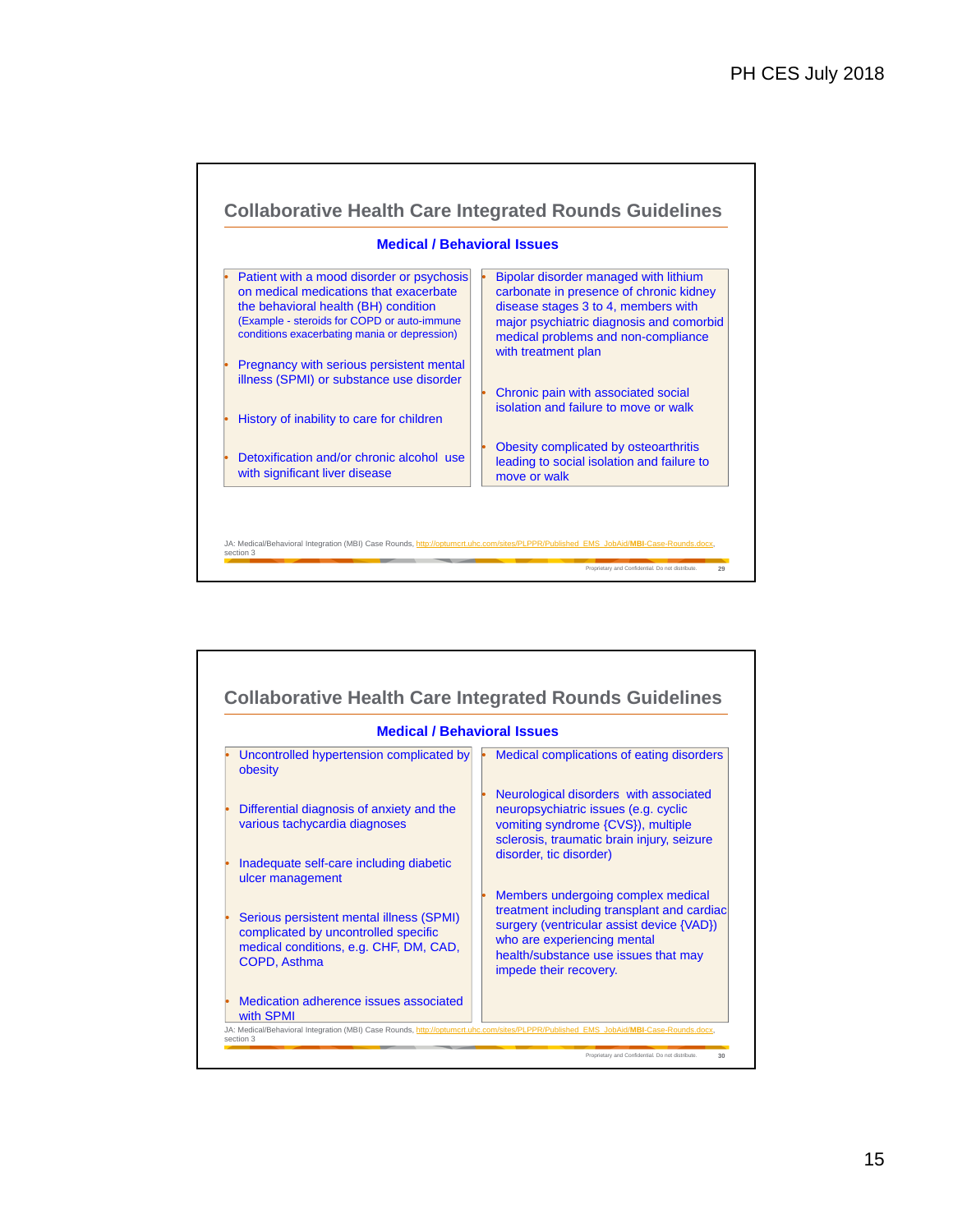

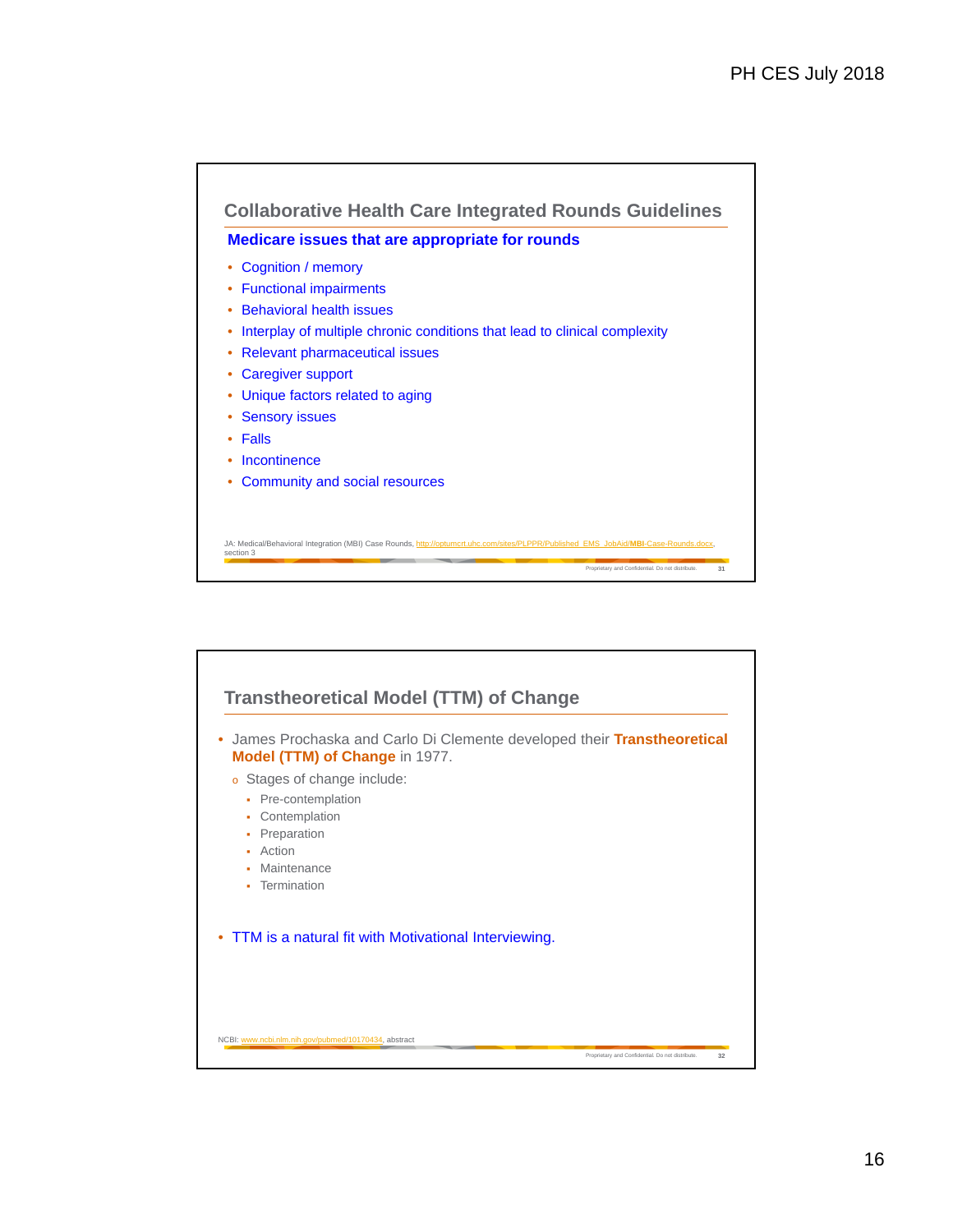

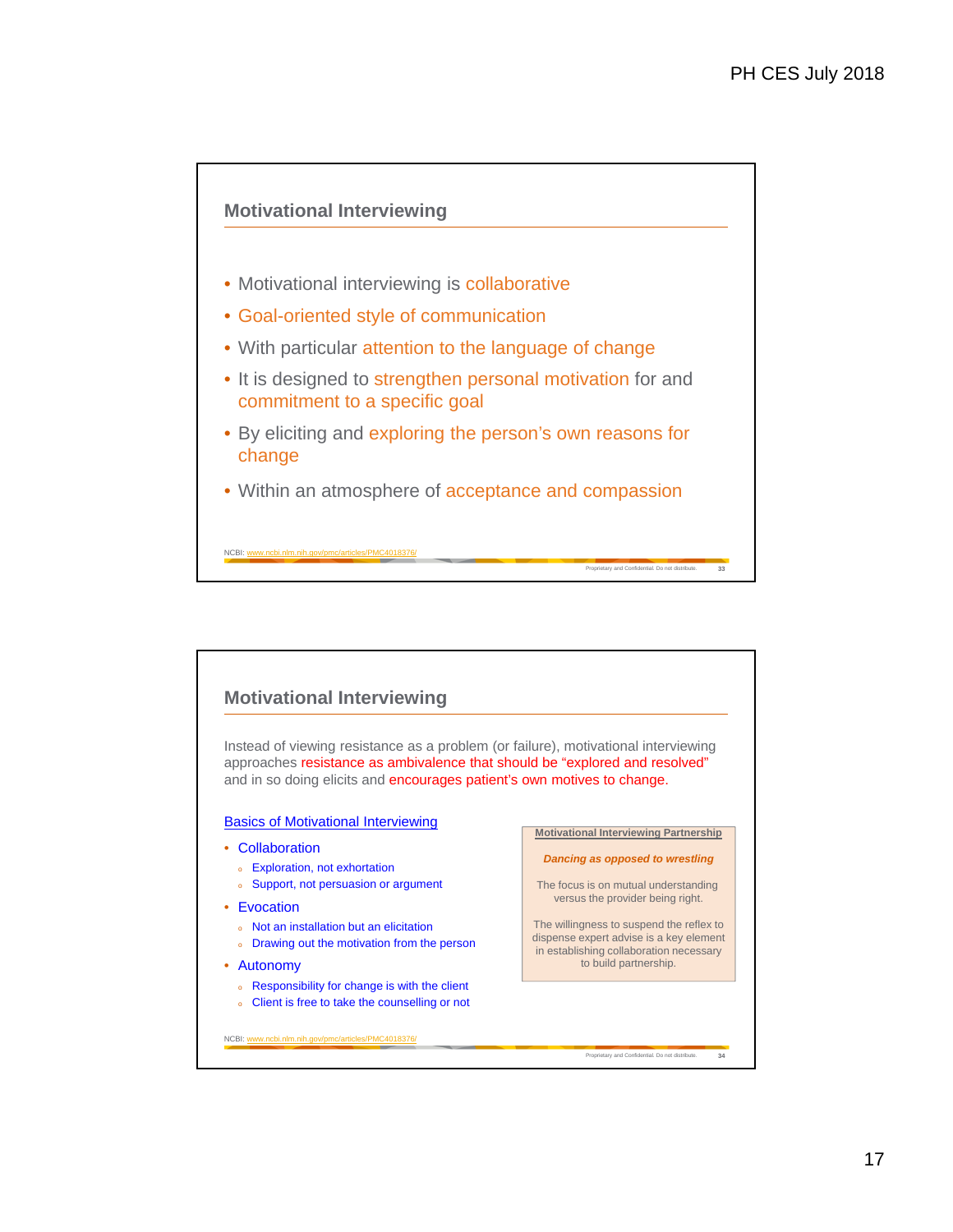

![](_page_17_Figure_2.jpeg)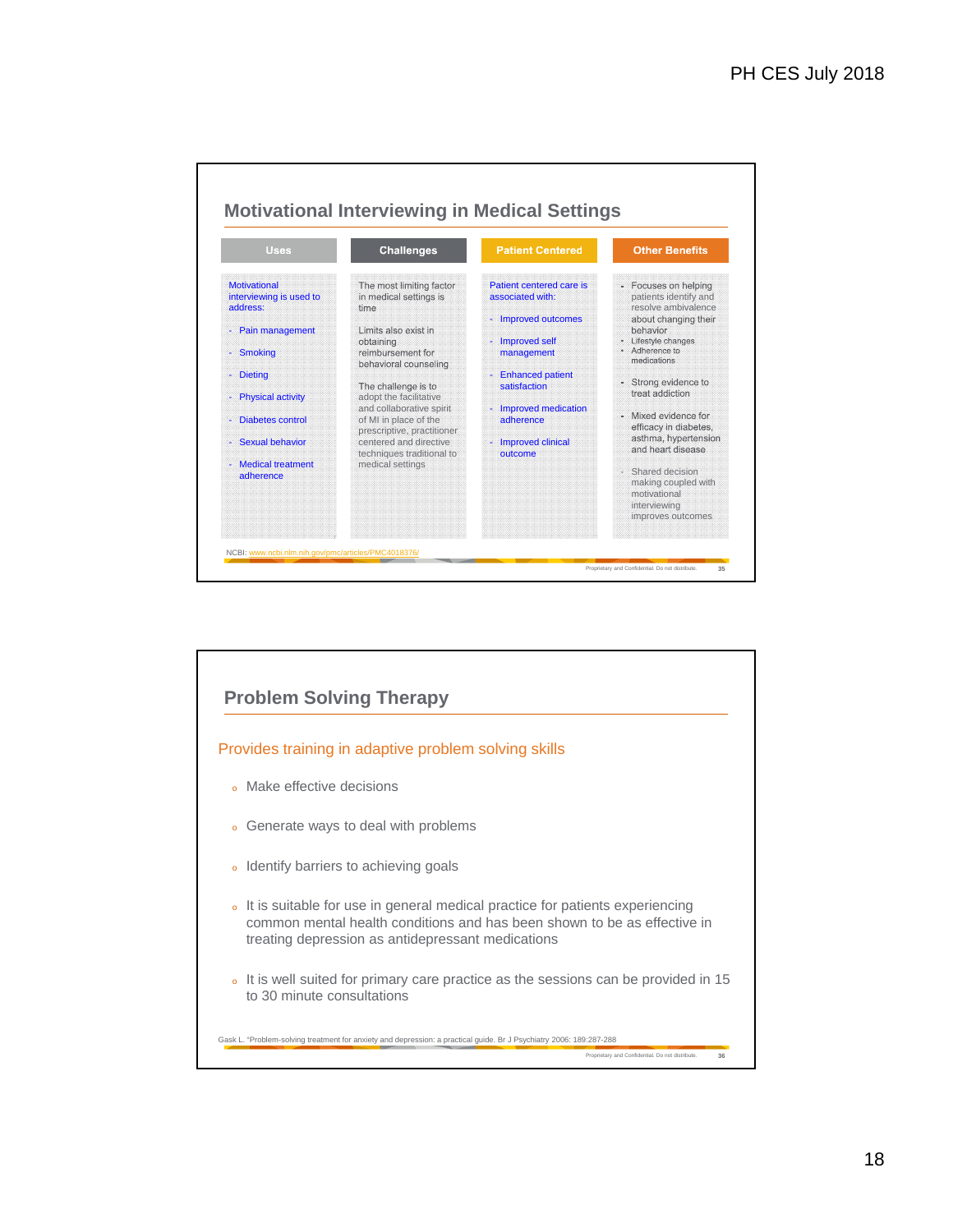![](_page_18_Figure_1.jpeg)

![](_page_18_Figure_2.jpeg)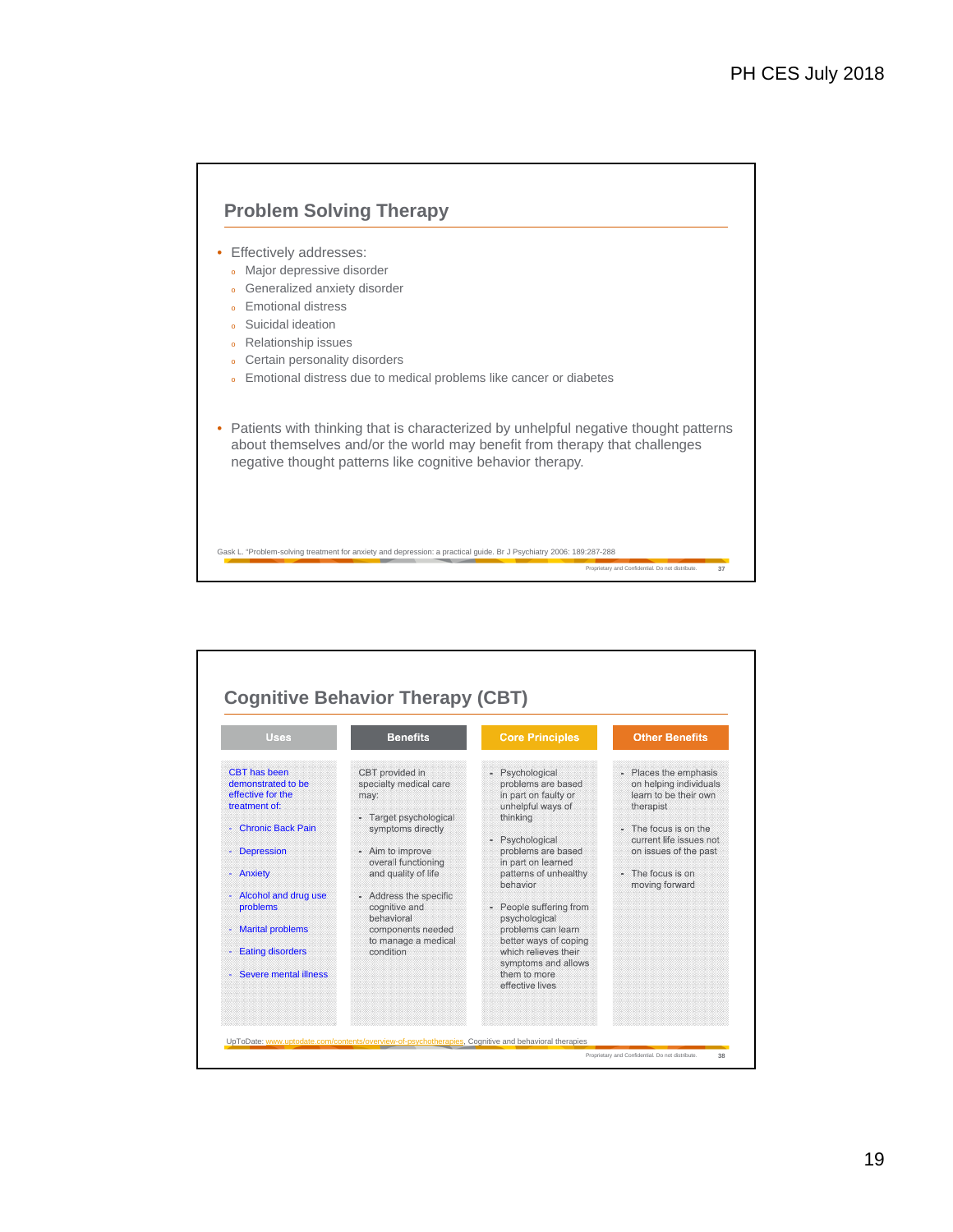# **The Impact of Behavioral Health Disorders on Chronic Medical Conditions**

People's minds and bodies are inseparable – except when it comes to health care. In our present system of care, physical and mental health conditions are usually treated apart from one another.

A growing body of research and experience has demonstrated that integrating physical and behavioral health care to treat the whole person can improve both mental and physical health.

*Tis in ourselves that we are thus or thus. Our bodies are our gardens to the which our wills are gardeners.*

*~ William Shakespeare, Othello (1602-04) act 1, sc. 3,1.*

Proprietary and Confidential. Do not distribute. **39**

Proprietary and Confidential. Do not distribute. **40**

Thank You.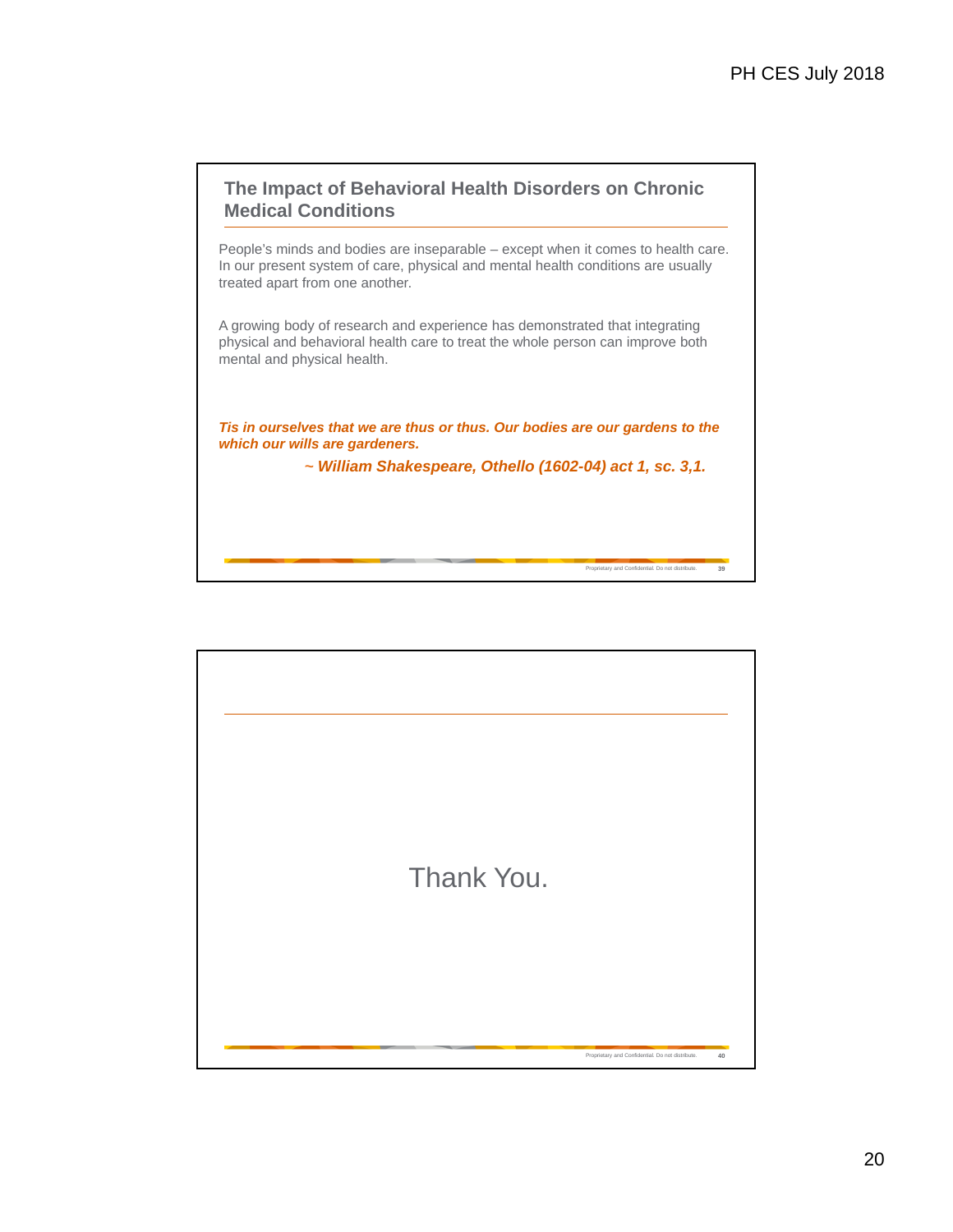#### **References**

Buwmeister H, et.al. Psychological and pharmacological interventions for depression in patients with coronary artery disease. Cochrane Database System Review (2011)

Carney RM, et.al. Depression and late mortality after myocardial infarction in the Enhancing Recovery in Coronary Heart Disease (ENRICHD) study. Psychosomatic Medicine (2004) 66:466-74

Celano, C.M. & Huffman, J.C., www.ncbi.nlm.nih.gov/pubmed/21464641, *Depression and cardiac disease: a review,* May-June 2011, Accessed, June 26, 2018

Centers for Disease Control and Prevention, www.cdc.gov/violenceprevention/acestudy/about.html, *About the CDC-Kaiser ACE Study,* June 14, 2016, Accessed, June 26, 2018

Centers for Disease Control and Prevention, www.cdc.gov/violenceprevention/acestudy/, *Adverse Childhood Experience (ACEs)*, April 1, 2016, Accessed, June 26, 2018

Centers for Disease Control and Prevention, www.cdc.gov/chronicdisease/overview/index.htm#ref1, *Chronic Disease Overview*, Updated June 28, 2017, Accessed, June 26, 2018

Centers for Disease Control and Prevention, www.cdc.gov/mentalhealth/learn/index.htm, *Mental Health, Learn About Mental Health*, Reviewed January, 26, 2018, Accessed June 26, 2018

Centers for Disease Control and Prevention, www.cdc.gov/workplacehealthpromotion/toolsresources/pdfs/issue-brief-no-2-mental-health-and-chronic-disease.pdf, *Mental Health and Chronic Disease*, Issue Brief, #2, October 2012, Published October 2012, Accessed, June 26, 2018 Centers for Disease Control and Prevention, ww.cdc.gov/nchs/products/databriefs/db293.htm, *Mortality in the United States*, *2016,* NCHS Data Brief No. 293, December 2017, Accessed, June 26, 2018

Elwyn, Glyn, M.D., PhD, Dehlendorf, Christine, M.D., MAS, et al, www.ncbi.nlm.nih.gov/p /articles/PMC4018376/, *Shared Decision Making and Motivational Interviewing: Achieving Patient-Centered Care Across the Spectrum of Health Care Problems,* May 2014, Accessed, June 26, 2018

Proprietary and Confidential. Do not distribute. **41**

#### **References**

Enrichd Investigators. Enhancing Recovery in Coronary Heart Disease (ENRICHD) Study Intervention: rationale and design. Psychosomatic Medicine (2001) 63:747-55

Felitti, Vincent, M.D., FACP, Anda, Robert, M.D., et al, www.ajpmonline.org/article/S0749- 3797(98)00017-8/fulltext, *Relationship of Childhood Abuse and Household Dysfunction to Many of the Leading Causes of Death in Adults*, May 1998, Accessed June 26, 2018

Gask L. "Problem-solving treatment for anxiety and depression: a practical guide. Br J Psychiatry 2006: 189:287-288

Job Aid, http://optumcrt.uhc.com/sites/PLPPR/Published\_EMS\_JobAid/BH-Program-Management Guidelines.docx, Behavioral Health-Program Management Guidelines, May 24, 2018, Accessed July 2, 2018

Job Aid, JA: http://optumcrt.uhc.com/sites/PLPPR/Published\_EMS\_JobAid/**MBI**-Case-Rounds.docx, Medical/Behavioral Integration (MBI) Case Rounds, Sept 19, 2017, Accessed July 2, 2018

Lebow, Jay, PhD, ABPP, www.uptodate.com/contents/overview-of-psychotherapies, *Overview of Psychotherapies*, Updated June 15, 2017, Accessed June 26, 2018

National Institute of Mental Health, www.nihcm.org/, *Charts*, July 2017, Accessed June 26, 2018 National Institute of Mental Health, www.nimh.nih.gov/health/statistics/mental-illness.shtml, *Mental Health*, November 2016, Accessed, June 26, 2018

National Institute of Mental Health, www.nimh.nih.gov/news/science-news/2015/combating-early-deathin-people-with-serious-mental-illness.shtml, *Combating Early Death in People with Serious Mental Illness,* November 4, 2015, Accessed, June 26, 2018

Proprietary and Confidential. Do not distribute. **42**